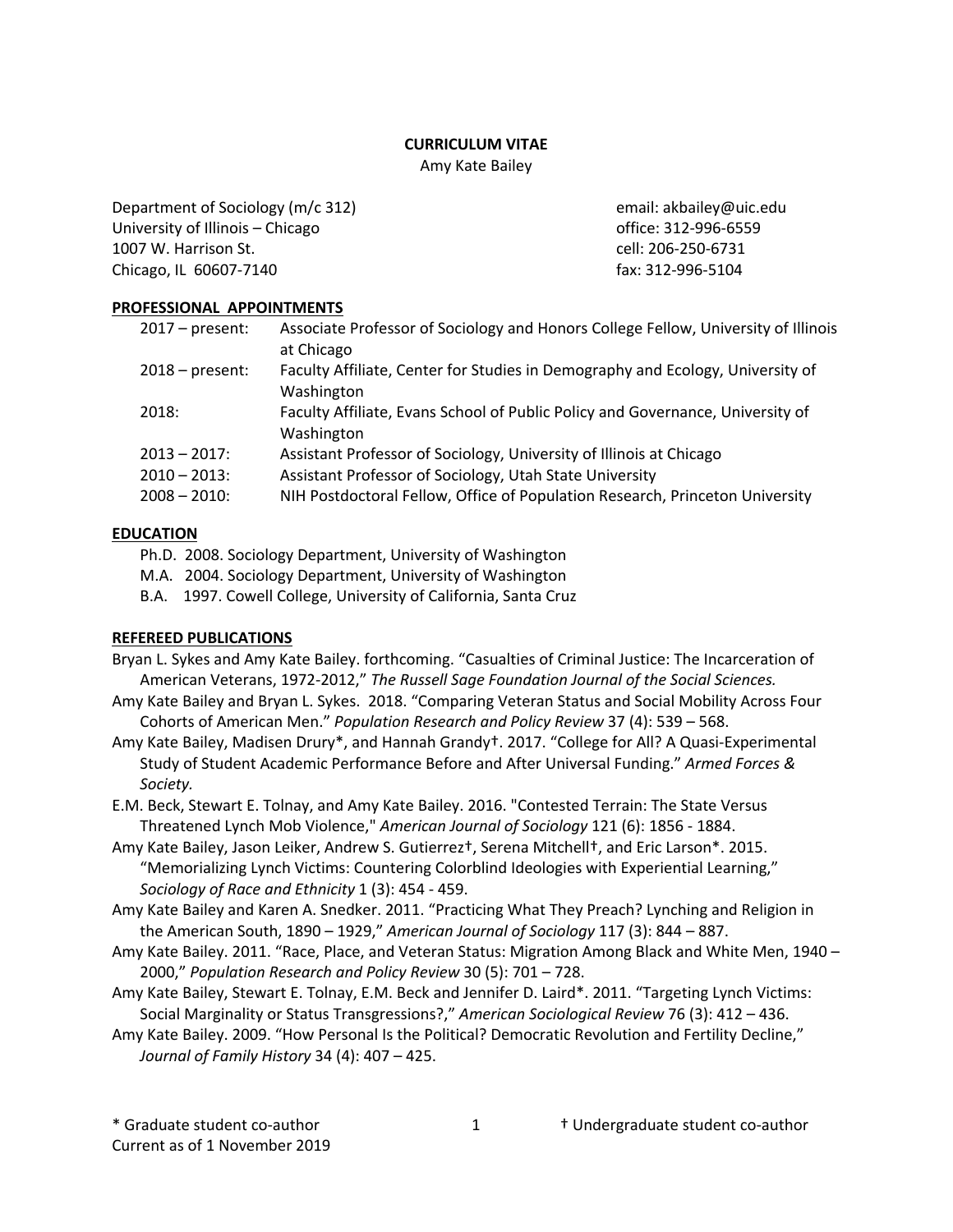*Winner of the American Sociological Association, Comparative-Historical Section's Reinhard Bendix Award and the University of Washington Department of Sociology's Distinguished Graduate Student Paper Award*

Amy Kate Bailey, Stewart E. Tolnay, E.M. Beck, Alison Renee Roberts† and Nicholas H. Wong†. 2008. "Personalizing Lynch Victims: A New Database to Support the Study of Southern Mob Violence," *Historical Methods* 41 (1): 47 – 61.

Stewart E. Tolnay and Amy Kate Bailey. 2006. "Schooling for Newcomers: Variation in Educational Persistence in the United States in 1920," *Sociology of Education* 79 (3): 253 – 279.

### **BOOKS**

Amy Kate Bailey and Stewart E. Tolnay. 2015. *Lynched: The Victims of Southern Mob Violence*. Chapel Hill: University of North Carolina Press.

- ü *Winner of IPUMS 2015 Research Award, Minnesota Population Center*
- ü *Reviewed in*: American Historical Review (*David Fork Godshalk*), American Journal of Sociology (*Amy Louise Wood*), Arkansas Historical Quarterly *(Guy Lancaster)*; H-Law/H-Net Reviews *(William Carrigan)*; Journal of American History (*Kidada E. Williams*); Journal of Interdisciplinary History (*Margaret Vandiver*), Journal of Southern History (*Bruce E. Baker*), Social Forces (*Mattias Smangs*)
- ü *Selected for author meets critics sessions: American Society of Criminology 2015 meeting, Social Science History Association 2016 meeting*
- ü *Included in thecrimereport.org 2015 Summer Reading List: http://www.thecrimereport.org/ viewpoints/2015-07-the-crime-reports-summer-reading-list*

### **BOOK CHAPTERS, REVIEW ESSAYS & ENCYCLOPEDIA ENTRIES**

- Amy Kate Bailey and Piere Washington. forthcoming. "*Lynching in the New South*, *A Festival of Violence*, and the Synergy of Two Disciplines." *Journal of Guilded Age and Progressive Era*. Special Issue. William Carrigan and Clive Webb, editors (invited essay).
- Allison Suppan Helmuth\* and Amy Kate Bailey. 2017. "Gender, Residential Segregation, and Military Enlistment." invited book chapter. *Gender (In)equality: Stalled Revolutions and Shifting Terrains in the 21st Century*. Shannon N. Davis, Sarah Winslow, and David J. Maume, editors. Berkeley: University of California Press.
- Amy Kate Bailey, Christopher D. Poulos\* and Kylee M. Joosten\* 2016. "Housing Veterans: Homelessness and Mortgages." invited book chapter, pp. 693 – 717 in *The Civilian Lives of U.S. Veterans: Issues and Identities*. Louis Hicks, Eugenia L. Weiss and Jose E. Coll, editors. Praeger/ABC-CLIO.
- Toney, Michael B. and Amy Kate Bailey. 2013. "Migration." Invited refereed submission for *The Encyclopedia of Quality of Life Research*. Springer Publications.
- Amy Kate Bailey. 2013. "Violence and Local Memory: Effects on the Middle." online invited essay, *Mobilizing Ideas* (http://mobilizingideas.wordpress.com/2013/11/04/violence-and-local-memoryeffects-on-the-middle/).
- Amy Kate Bailey. 2013. "Veteran Status and Spatial Mobility Across the Life Course," pp. 185 199 in *Life Course Perspectives on Military Service*, Janet M. Wilmoth and Andrew S. London, eds. New York: Routledge. invited book chapter.

#### **BOOK REVIEWS**

Amy Kate Bailey. 2019. "*Inclusion in the American Military: A Force for Diversity*. Edited by David E. Rohall, Morten G. Ender, and Michael D. Matthews." *Contemporary Sociology 48 (1): 96 – 97.* Amy Kate Bailey. 2018. "*Doing Violence, Making Race: Lynching and White Racial Group Formation* by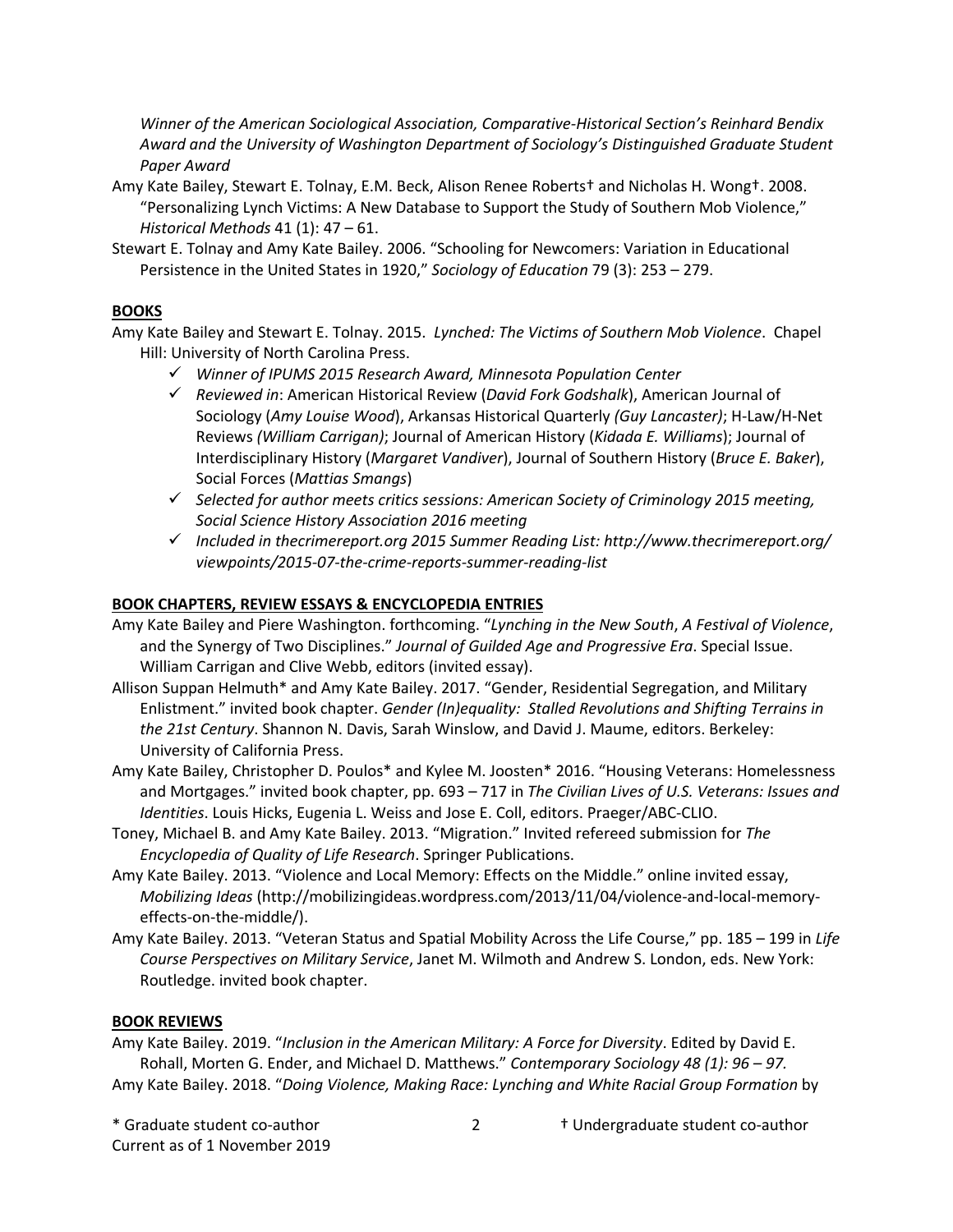Mattias Smangs." *British Journal of Sociology* 69 (4): 1339 - 1340.

- Amy Kate Bailey. 2012. "*The Louisiana Populist Movement, 1881 – 1890*, by Donna A. Barnes." *Rural Sociology* 77 (3): 485 – 488.
- Amy Kate Bailey. 2011. "*Troubled Ground: A Tale of Murder, Lynching, and Reckoning in the New South*, by Claude Clegg III." *Historical Methods* 44 (4): 195 – 198.
- Amy Kate Bailey. 2010. "*Race, Space, and Riots in Chicago, New York, and Los Angeles*, by Janet Abu-Lughod," *Social Forces* 88 (3): 1496 – 1497.

#### **DATA PRODUCTS**

Tolnay, Stewart E., Amy Kate Bailey, and E.M. Beck. 2012. *Database of Southern Lynch Victims*. Machinereadable files available from http://lynching.csde.washington.edu.

Bailey, Amy Kate, and Allison Suppan Helmuth. 2019 (currently in beta testing). *National ZIP Code Crosswalk, 1990 – 2015*.

#### **WORK IN PROGRESS**

- Amy Kate Bailey, Piere Washington\*, Bianca N. Monzon†, and E.M. Beck. "Database of Threatened Lynch Targets: A New Resource for the Study of Southern Mob Violence"
- Amy Kate Bailey and Allison Suppan Helmuth.\* "Accounting for ZIP Code Boundary Changes, 1990 -2010"
- Amy Kate Bailey, Piere Washington\*, Elizabeth A. Breen†, and E.M. Beck. "Variations in Vulnerability: Victims of Threatened and Completed Lynchings in Four Southern States"
- Erin Eife\*, Amy Kate Bailey, and Kobie X. Price†, "Organizational Networks and Social Mobility Regimes: A Comparison of Working Class Neighborhoods in Chicago and Seattle"
- Amy Kate Bailey and Rebecca Abbott\*, "Historical Lynching and the 2016 Presidential Election" Amy Kate Bailey. "Community Origins of New Military Enlistees, 1990 – 2008."
- Amy Kate Bailey. "Community Socioeconomic Change, Military Enlistment, and Enlistee Characteristics, 1990 – 2008."

Amy Kate Bailey. "The Changing Composition of the U.S. Veteran Population: Relative Human Capital Characteristics of Black and White Men, 1960 – 2010."

#### **FUNDING**

*"Economic Mobility among Emerging Adults: Intergenerational and Community Perspectives,"* UIC Office of Social Science Research, Faculty Research Grant. May 2016 – December 2017. **\$8,000.**

*"Transition to Adulthood for Working Class Youth: Institutions and Informal Practices in Local Communities"* Great Cities Institute, College of Urban Planning and Public Affairs, University of Illinois at Chicago. August 2015 – July 2016. **\$20,000.**

*Linking ZIP Codes across Time: Gaining Insight into Military Enlistment*. Seed grant, Office of Social Science Research, University of Illinois at Chicago. January – May 2015. **\$3,641**.

*Expanding Our Understanding of Victimization: A New Database of Individuals Threatened with Mob Violence*. National Science Foundation. **\$200,000**. August 2013 – August 2017 (SES-1338616).

- *Military Enlistment, National Guard Service and the Post-9/11 GI Bill in the Mountain West*. Utah Agricultural Experiment Station. (#UTA01060.) **\$50,000**. July 2011 – June 2013.
- *Changing Demographic and Community Origins of U.S. Military Enlistees*. Utah State University. Proposal Writing Institute. **\$5,000**. April – June 2011.

College of Humanities and Social Sciences Travel Awards: **\$728** - October 2011; **\$999** March-April 2011. *Changing Demographic and Community Origins of U.S. Military Enlistees*. College of Humanities and Social Sciences Seed Grant Award. **\$3,464.83**. November 2010 – June 2011.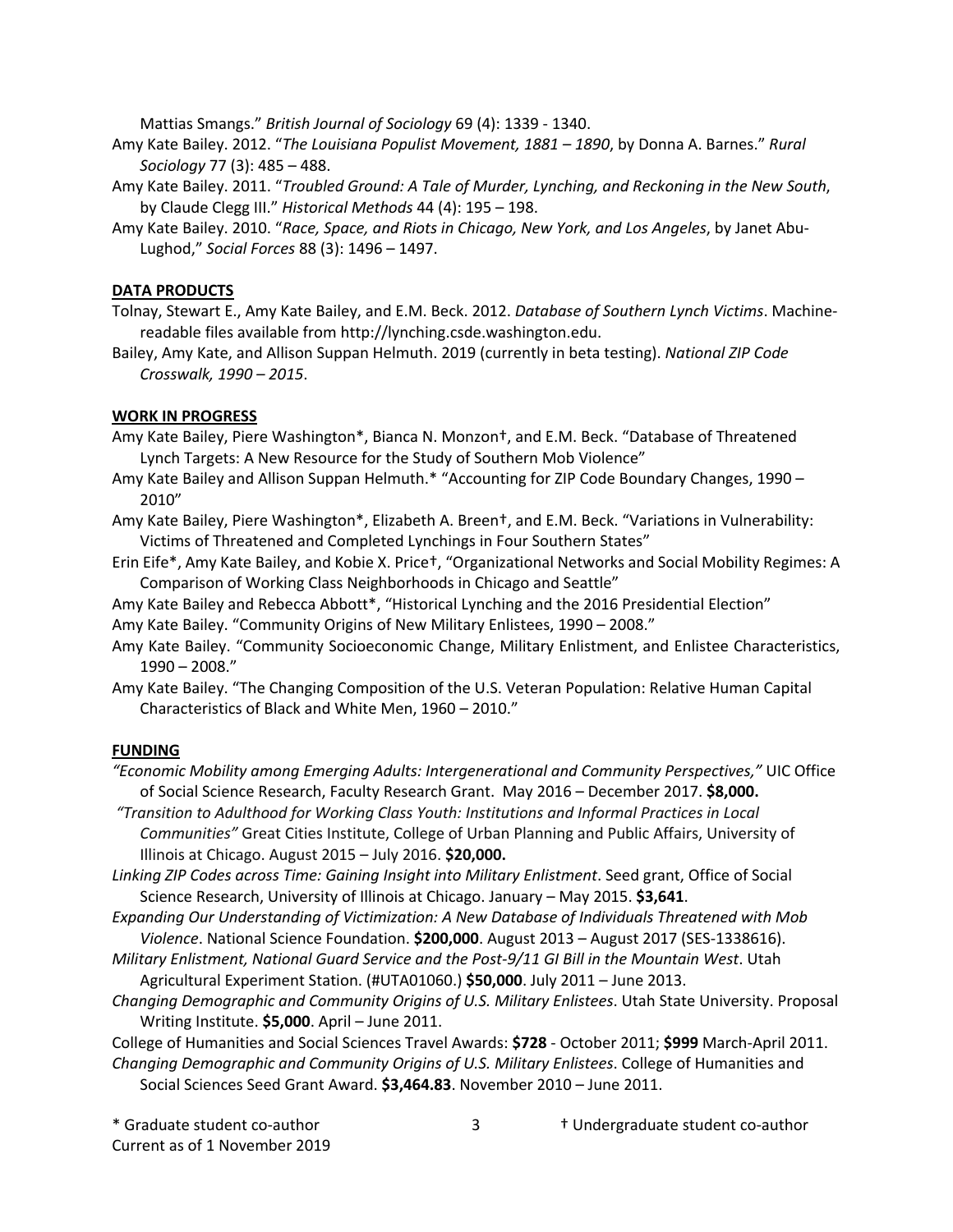#### **HONORS AND AWARDS**

- Minnesota Population Center PUMS Research Award, 2016, for *Lynched: The Victims of Southern Mob Violence* (co-authored with Stewart E. Tolnay)
- Great Cities Institute Faculty Scholar, Great Cities Institute, College of Urban Planning and Public Affairs, University of Illinois at Chicago, *"Transition to Adulthood for Working Class Youth: Institutions and Informal Practices in Local Communities,"* 2015-2016.
- R. Stephen Warner Faculty Award for Teaching, Department of Sociology, University of Illinois at Chicago, 2015.

Michigan Society of Fellows, 2010 cohort (declined).

Martha Duggan Dissertation Fellowship, Harry Bridges Center for Labor Studies, University of Washington, 2007 – 2008.

University of Washington Graduate School Dissertation Fellowship, Fall 2007.

Population Association of America Poster Award. "The Demography of U.S. Veterans: Changing Military Staffing Policy, Risk of Service, and Human Capital for Black and White Men, 1950 – 2000." 2007.

West Coast Poverty Center Dissertation Fellowship. Fall 2006.

- Reinhard Bendix Student Paper Award. Comparative-Historical Section. American Sociological Association. 2006.
- Herbert L. Costner Distinguished Graduate Student Paper Award. Department of Sociology. University of Washington. 2006.

NICHD Population Research Predoctoral Training Grant, 2004 – 2005 (Grant #5T32HD07543). Shanahan Fellow, Center for Studies in Demography and Ecology. University of Washington. 2003 -2004. College Service Award. Cowell College. University of California, Santa Cruz. 1993.

## **INVITED TALKS**

- "Say Their Names: Victims of Threatened and Completed Lynchings in the American South," Washington University Departments of Sociology and African American Studies, 28 February 2019; Baylor University Departments of History and Sociology, 8 April 2019.
- "Lynch Victims and Targets of Threatened Lynchings." Digital Collections on Racial Violence in the U.S., convened jointly by MIT and the Northeastern University School of Law. Boston 26 January 2018.
- "'They expect more from you': Working Class Transitions to Adulthood." Sociology Colloquium, University of Illinois at Chicago, 14 September 2016. Center for Studies in Demography and Ecology seminar (Distinguished Alumni Talk), University of Washington, 21 October 2016.
- "Variations in Vulnerability: Victims of Threatened and Completed Lynchings in Four Southern States," University of Western Ontario, 29 April 2016
- "Adolescents and the Economy of Today's Global Cities." City-Cite: A Transatlantic Exchange. University of Illinois at Chicago, 3 November 2015.
- "Lynched: The Victims of Southern Mob Violence," Demography Seminar, University of Wisconsin 21 January 2014; Sociology Colloquium, University of Illinois – Chicago, 22 January 2014; Sociology Colloquium, Northwestern University, 9 October 2014, University of Illinois at Chicago Community Psychology brown bag, 30 March 2017.
- "Comparing Veteran Status and Social Mobility across Three Cohorts of American Men," Sociology Department, University of Utah. 2 March 2012.
- "Practicing What They Preach? Lynching and Religion in the American South, 1890 1929," Sociology Department, University of Utah, 20 January 2010; Crime and Punishment Seminar, Princeton University, 17 February 2010.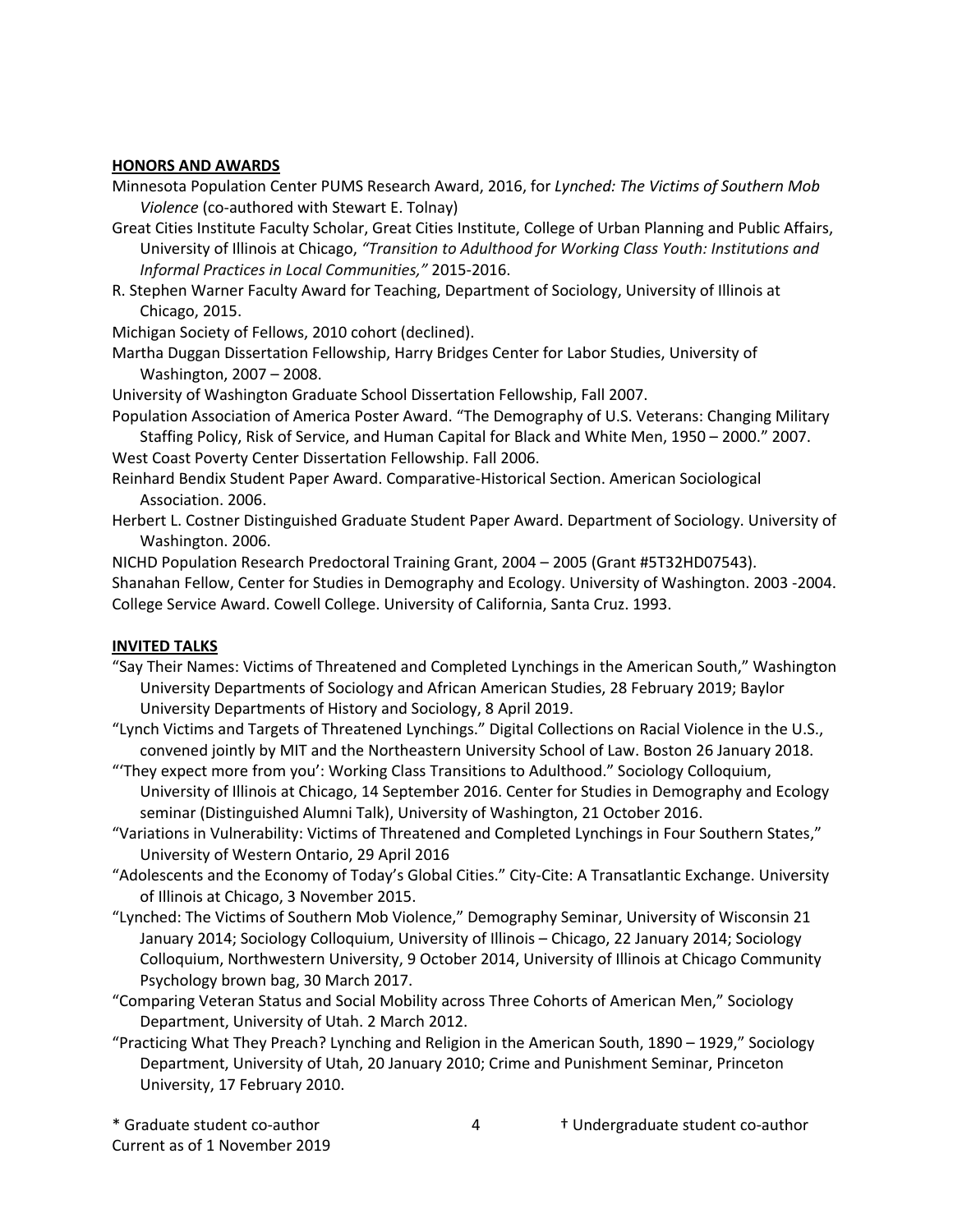- "Poverty, Inequality, and Society's Responsibility to the Underserved," Robert Wood Johnson Medical School, 8 June 2009.
- "The Effect of Veteran Status on Spatial and Economic Outcomes: Black and White Men in the Late 20<sup>th</sup> Century," Washington Institute for the Study of Ethnicity, Race and Sexuality, University of Washington, 6 November 2006; Center for Studies in Demography and Ecology, University of Washington, 19 January 2007.
- "Personalizing Lynch Victims: Using Census Records to Study the History of Southern Mob Violence," with Stewart E. Tolnay. Center for Studies in Demography and Ecology, University of Washington, 23 February 2007; West Coast Poverty Center, University of Washington, 26 February 2007.

## **SELECTED PARTICIPATION AT ANNUAL MEETINGS (Last five years)**

- American Sociological Association, New York, August 2019, "Historical Lynching and the 2016 Presidential Elections," co-authored with Rebecca Abbott\*
- Population Association of America, Austin, TX 2019, and American Sociological Association, Philadelphia 2018, "Organizational Networks and Social Mobility Regimes: A Comparison of Working Class Neighborhoods in Chicago and Seattle," co-authored with Erin Eife\* and Kobie X. Price†
- Social Science History Association, Chicago 2016, author meets critics session panelist. *Competition in the Promised Land: Black Migrants in Northern Cities and Labor Markets*. (author: Leah Platt Boustan).
- American Sociological Association, Seattle 2016, author meets critics session panelist. *Between Slavery and Capitalism: The Legacy of Emancipation in the American South* (author: Martin Reuf).
- Society for the Study of Social Problems, Seattle 2016, Military and the Life Course critical dialogue panelist.
- American Sociological Association, Seattle 2016 and Southern Demographic Association, San Antonio 2015. "Variations in Vulnerability: Victims of Threatened and Completed Lynchings in Four Southern States." co-authored with Piere Washington.\*
- Population Association of America (poster presentation), Washington, DC, 2016, and Southern Demographic Association, San Antonio 2015. "Accounting for ZIP Code Boundary Changes, 1990 – 2010,"co-authored with Allison Suppan Helmuth\*
- Southern Sociological Society, New Orleans, and American Sociological Association, Chicago 2015. "Military Enlistment and Residential Segregation: Neighborhood Composition and Racial and Gender Patterns of Military Participation," co-authored with Allison Suppan Helmuth\*
- American Sociological Association, San Francisco 2014. "Lynch Victims as Marginal Men? Community Characteristics, Outsider Status, and Vulnerability to Mob Violence," co-authored with Stewart E. Tolnay.
- Population Association of America, Boston 2014, Poster: "Casualties of Criminal Justice: The Incarceration of American Veterans, 1972-2012," co-authored with Bryan L. Sykes.

## **COMMUNITY ENGAGEMENT**

Data and Analytics Committee, Northwest Film Forum, September 2019 - present

- The Bridge: Board Training, Seattle Works, March 2019
- Program evaluation, Tukwila Food Bank. May September 2018.
- Coordinator and Analyst, guest survey, Dignity Diner (community meal program), Chicago, IL, January April 2016
- "Memorializing Lynch Victims," faculty event coordinator, Utah State University, April 2012; graduate student coordinator, University of Washington, 2007.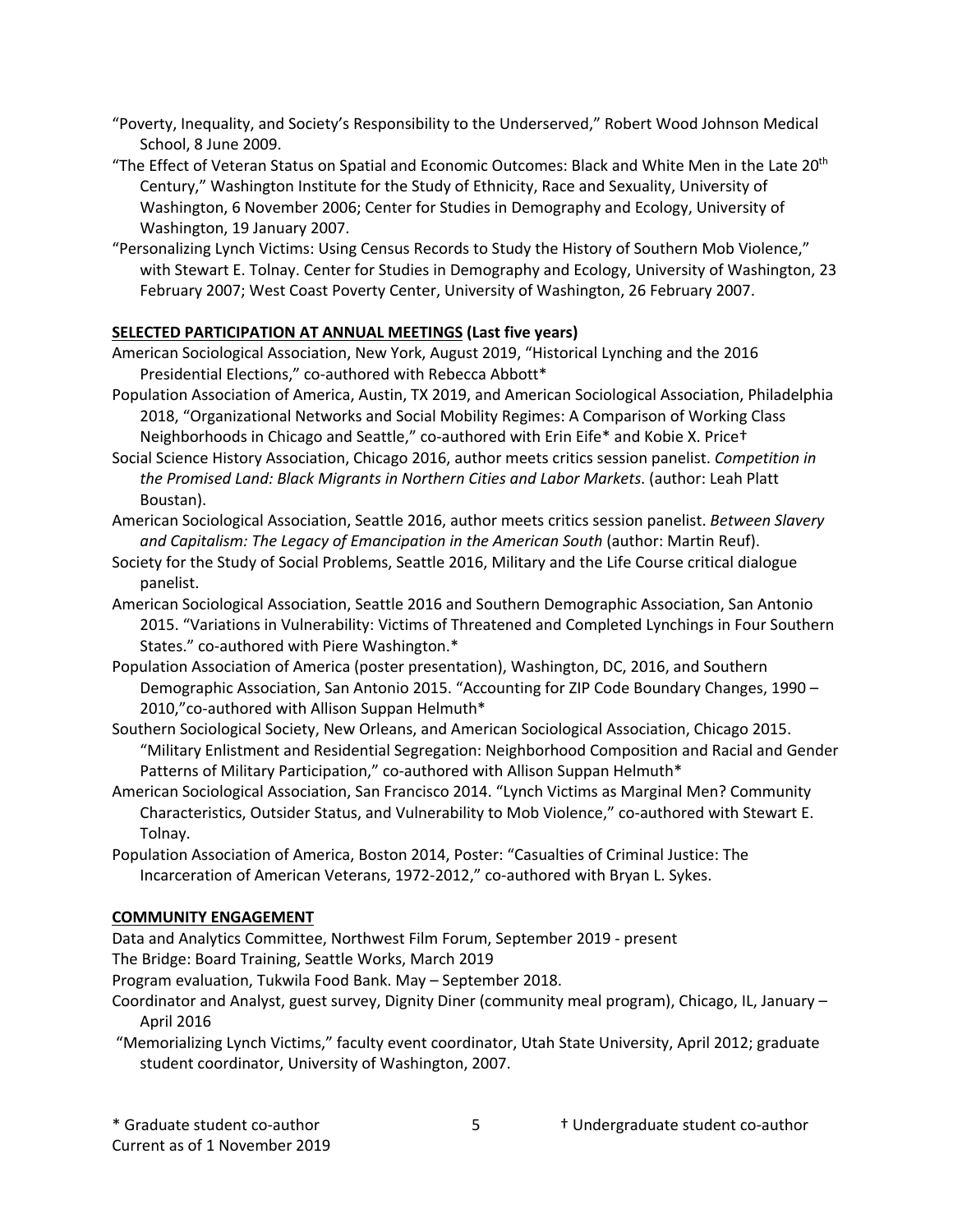"Serving the Servers: Mobilizing Extension to Meet Military Needs," invited panelist, Utah State University Extension Meeting, 6 March 2012.

Co-Founder and Vice President, PFLAG Logan/Cache Valley, 2011 – 2013.

"Deployment and Reintegration in Rural Communities," invited talk presented to Utah State University Extension Annual Conference, 3 March 2011.

### **MEDIA WORK**

- Interview, *Mother Jones*. 2019. "How Lynching Became the Favorite Metaphor for Embattled, Powerful Men" https://www.motherjones.com/politics/2019/10/how-lynching-became-the-favoritemetaphor-of-embattled-powerful-men/
- Interview, *Deutschland Funk* (national public radio in Germany). 2018. English translation of title: "Terror in the South as the lynching of African Americans continues to ache today." http://ondemandmp3.dradio.de/file/dradio/2018/04/10/terror\_in\_den\_suedstaaten\_wie\_die\_lynchjustiz\_bis\_heute \_dlf\_20180410\_1915\_bdcc0480.mp3
- Interview, *Atlanta Constitution*, "Rumor, accusations fly in park hanging death," July 2016, http://www.myajc.com/news/news/rumor-accusations-fly-in-park-hanging-death/nrwzR/
- Interview, Center for Responsive Politics, "Military Donors Salute Sanders, Show Little Support for Trump," June 2016, http://www.huffingtonpost.com/opensecrets-blog/military-donors-salutesa\_b\_10283150.html
- Guest, "On Second Thought," Georgia Public Radio, invited guest following Charleston church shooting, 19 June 2015

### **CERTIFICATIONS AND TRAININGS**

Applied Multilevel Models for Longitudinal Data. ICPSR Summer Workshop. University of Colorado (Boulder, CO). July 21 - 25, 2014.

Proposal Writing Institute, Utah State University, April – June 2011.

- Social and Behavioral Research Investigators and Key Personnel Basic Course, Collaborative Institutional Training Initiative, completed September 2010.
- Social and Behavioral Responsible Conduct of Research Basic Course, Collaborative Institutional Training Initiative, completed September 2010.

NLS General Workshop, Ohio State University, July 2009.

Analyzing Poverty and Socioeconomic Trends Using the American Community Survey, University of Michigan, June 2009.

GIS and Population Science Workshop, Pennsylvania State University, May/June 2005.

## **PROFESSIONAL ACTIVITIES**

*Service to the Discipline (Selected)*

Peace, War, and Social Conflict Section, American Sociological Association: Chair-Elect (elected) 2017-2018; Chair (elected) 2018 – 2019; Past Chair (elected) 2019 – 2020; Membership Chair 2016 – 2017; Council Member (elected) 2013 – 2016; Paper Award Selection Committee 2015 & 2019; Student Paper Awards Selection Committee 2014 & 2016

Guest editor, with Meredith Kleykamp, special issue *Population Research and Policy Review*: "Military Populations: Social and Racial Inequality," 37 (4): August 2018.

Member, Publications Committee, Social Science History Association (elected), 2015 - 2018 Poster Session Judge, Population Association of America Annual Meetings, 2009 & 2017. Session organizer, American Sociological Association, 2016 annual meetings Editorial Board Member, *Historical Methods*, 2010 – 2013.

\* Graduate student co-author † Undergraduate student co-author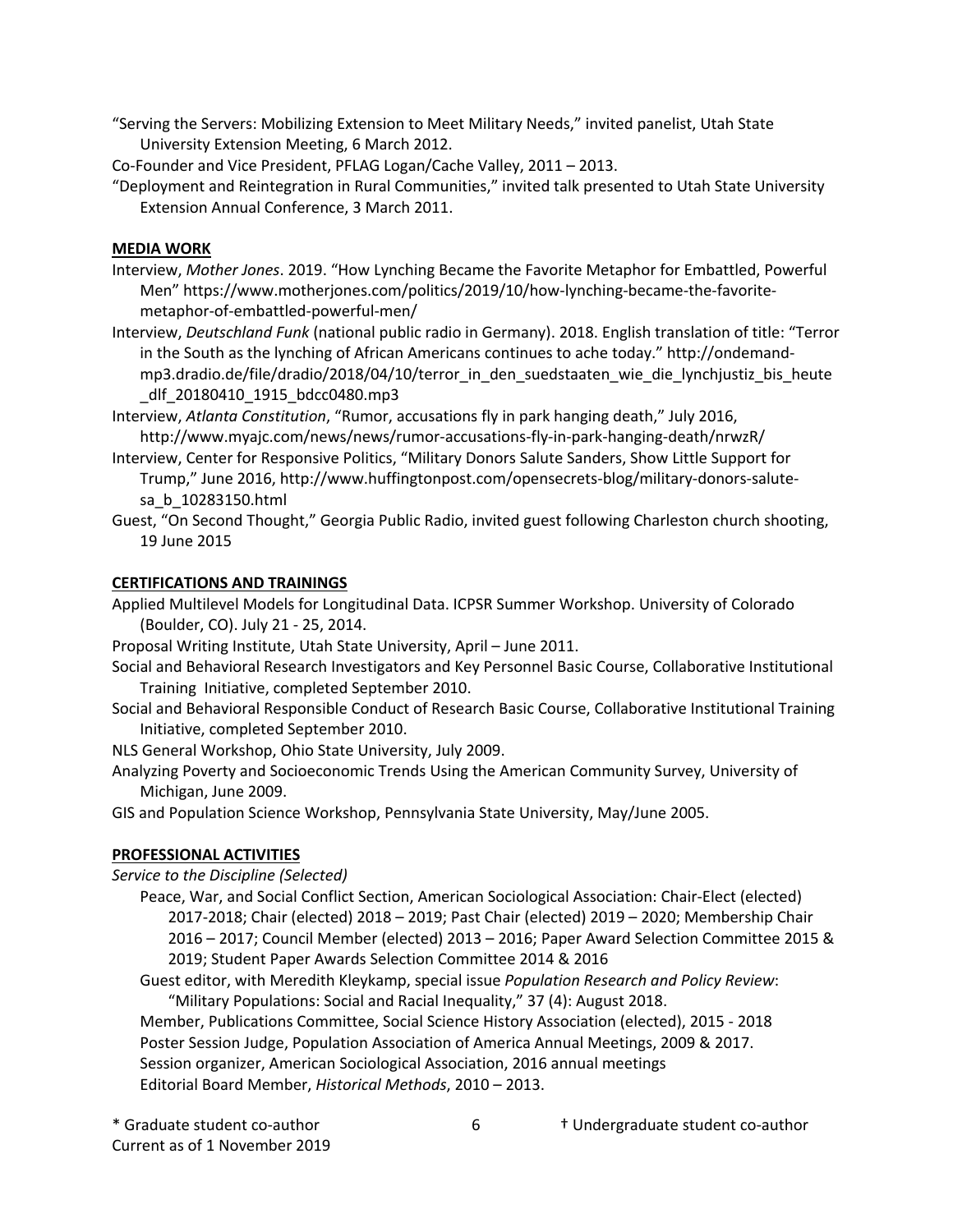- Comparative-Historical Section, American Sociological Association: Reinhard Bendix Graduate Student Paper Award selection committee, 2007 & 2012; Presider: Religion Session, Mini-Conference: Comparing Past and Present, Berkeley 2009; Student Representative, 2008 – 2009.
- Occasional Reviewer, *American Journal of Sociology*; *American Sociological Review*; *Armed Forces & Society*; *British Journal of Sociology; Criminology; Defense and Peace Economics; Demography*; *Historical Methods*; *Journal of American History*; *Mobilization*; *Population Research and Policy Review; Race, Gender and Class*; *Social Science History; Social Science Research*; *Social Forces*; *Social Problems*; *Sociology Compass*; *The Sociological Quarterly; Sociological Spectrum; Sociology of Race & Ethnicity; Socius*.

## *College and Institutional Service (Selected)*

- Research Seminar Chair, Center for Studies in Demography and Ecology, University of Washington, 2019 – 2020.
- Social Sciences Representative (elected), Faculty Senate, University of Illinois at Chicago, 2018 2021.
- Fellow, Honors College, University of Illinois at Chicago, 2017 present
- Reviewer, Chancellor's Graduate Research Fellowship Program, University of Illinois at Chicago, 2014 and 2015
- Member, College of Humanities and Social Sciences Faculty Grant Review Panel, Utah State University, 2012 – 2013.
- Steering committee member, Allies on Campus, Utah State University, 2011 2013.
- Coordinator, Demographic Research Seminar, Utah State University, 2010 2012.
- Student Representative, Statistics Core Advisory Board, Center for Studies in Demography and Ecology, University of Washington, 2005 – 2007.

# *Departmental Service (Selected)*

- Supervisor, more than 50 independent study opportunities, Sociology Department, University of Illinois at Chicago, 2013 - 2019
- Co-Coordinator, Sociology Department Colloquium, 2017 2019
- Member, sociology capstone small group departmental engagement team, 2017 2019
- Member, Departmental Advisory Committee, 2015 2017
- Member, Undergraduate Program Committee, Sociology Department, University of Illinois at Chicago, 2015 – 2016.
- Member, Alumni and Outreach Committee, Sociology Department, University of Illinois at Chicago, 2014 – 2016.
- Member, Graduate Program Committee, Department of Sociology, University of Illinois Chicago, 2013 – 2014, 2016-17.
- Member, Graduate Program Executive Committee, Sociology, Utah State University, 2012-2013.

## **COURSES TAUGHT**

## *Graduate*

- Ø Introductory Research Methods
- $\triangleright$  Theory and Research in Social Inequality
- $\triangleright$  Advanced Social Statistics
- $\triangleright$  Racial Violence
- $\triangleright$  Quantitative Research Practicum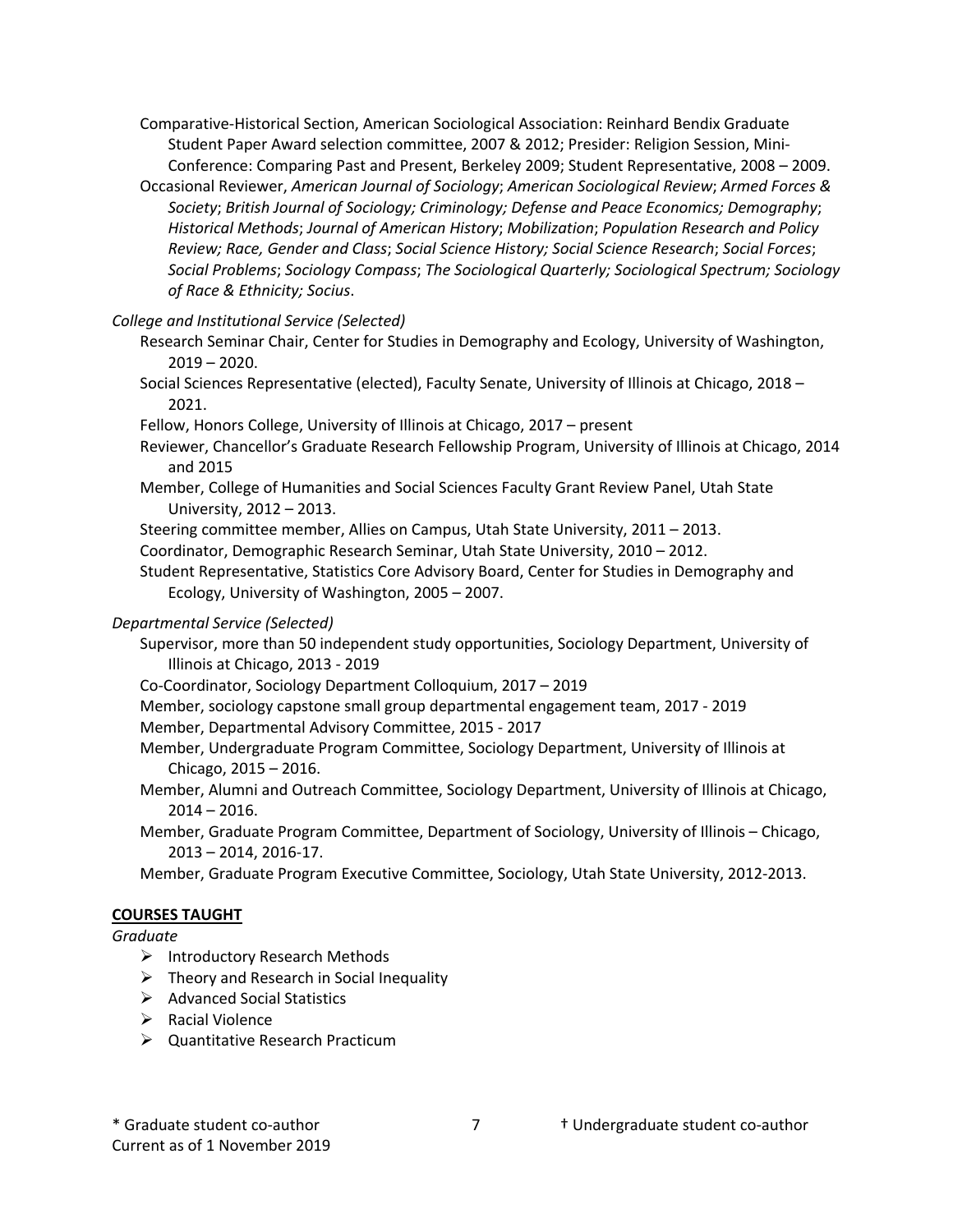## *Undergraduate*

- $\triangleright$  Social Inequality
- $\triangleright$  Introduction to Research Methods
- $\triangleright$  Senior Seminar: Institutions of Racial Inequality
- $\triangleright$  Senior Seminar: Race, Violence and the State
- $\triangleright$  Senior Data Practicum: Veterans, Race, and the Media

## **STUDENT COMMITTEES**

## *Doctoral*

Joyce Mumah, 2011 (reader), last known affiliation: African Population and Health Research Center (associate research scientist)

Ethan Doetsch, 2012 (reader), last known affiliation: The Ohio State University (lecturer, economics) Katherine Crowell Peterson, 2013 (reader), last known affiliation: Pacific Lutheran University (assistant professor, psychology)

- E. Miranda Reiter, 2013 (reader), last known affiliation: University of North Carolina at Pembroke (assistant professor, sociology)
- Elizabeth Kiester, 2014 (reader), last known affiliation: Albright College (assistant professor, sociology)
- Karin Abel, 2015 (reader), last known affiliation: Tennessee State University (assistant professor, sociology)
- John Dehlin, 2015 (reader), last known affiliation: private practice (psychology) and public intellectual

Rebecca Abbott, expected 2020 (chair), University of Illinois at Chicago (sociology) Erin Eife, expected 2020 (reader), University of Illinois at Chicago (sociology) Andrew S. Gutierrez, expected 2020 (reader), University of Colorado (sociology) Allison Helmuth, expected 2020 (reader), University of Illinois at Chicago (sociology) Lydia Hou, expected 2020 (chair), University of Illinois at Chicago (sociology) David Springer, expected 2020 (chair), University of Illinois at Chicago (sociology) Piere Washington, expected 2020 (reader), University of Illinois at Chicago (sociology)

## *Masters*

Madisen Drury, 2012 (chair), last known affiliation: Probation Program Manager, Salt Lake County Criminal Justice Department

- Mary E. Fugate, 2014 (chair), last known affiliation: Assistant Director, Office of Institutional Research, Xavier University
- Kylee Joosten, 2015 (reader), last known affiliation: Project Manager, Kincentric

Rebecca Abbott, 2017 (chair), University of Illinois at Chicago (sociology)

- Christopher Poulos, 2017 (chair), University of Illinois at Chicago (sociology). Last known affiliation: Chief of Staff, Alderman Rossana Rodriguez Sanchez (33<sup>rd</sup> Ward, Chicago)
- Erin Eife, 2017 (chair), University of Illinois at Chicago (sociology)

## *Undergraduate Honors Thesis Supervisor*

Jylisa Doney ,2011, last known affiliation: Social Sciences Librarian, North Dakota State University Libraries

Andrew S. Gutierrez, 2012, last known affiliation: University of Colorado, Sociology Department Blessing Obioma, 2015 (includes LASURI award supervision), last known affiliation: Nestle Melissa Gonzalez, 2015, last known affiliation: Kane County State's Attorney's Office Elizabeth Breen, 2016 (includes LASURI award supervision), last known affiliation: Sociology & Demography departments, University of California at Berkeley

\* Graduate student co-author † Undergraduate student co-author

Current as of 1 November 2019